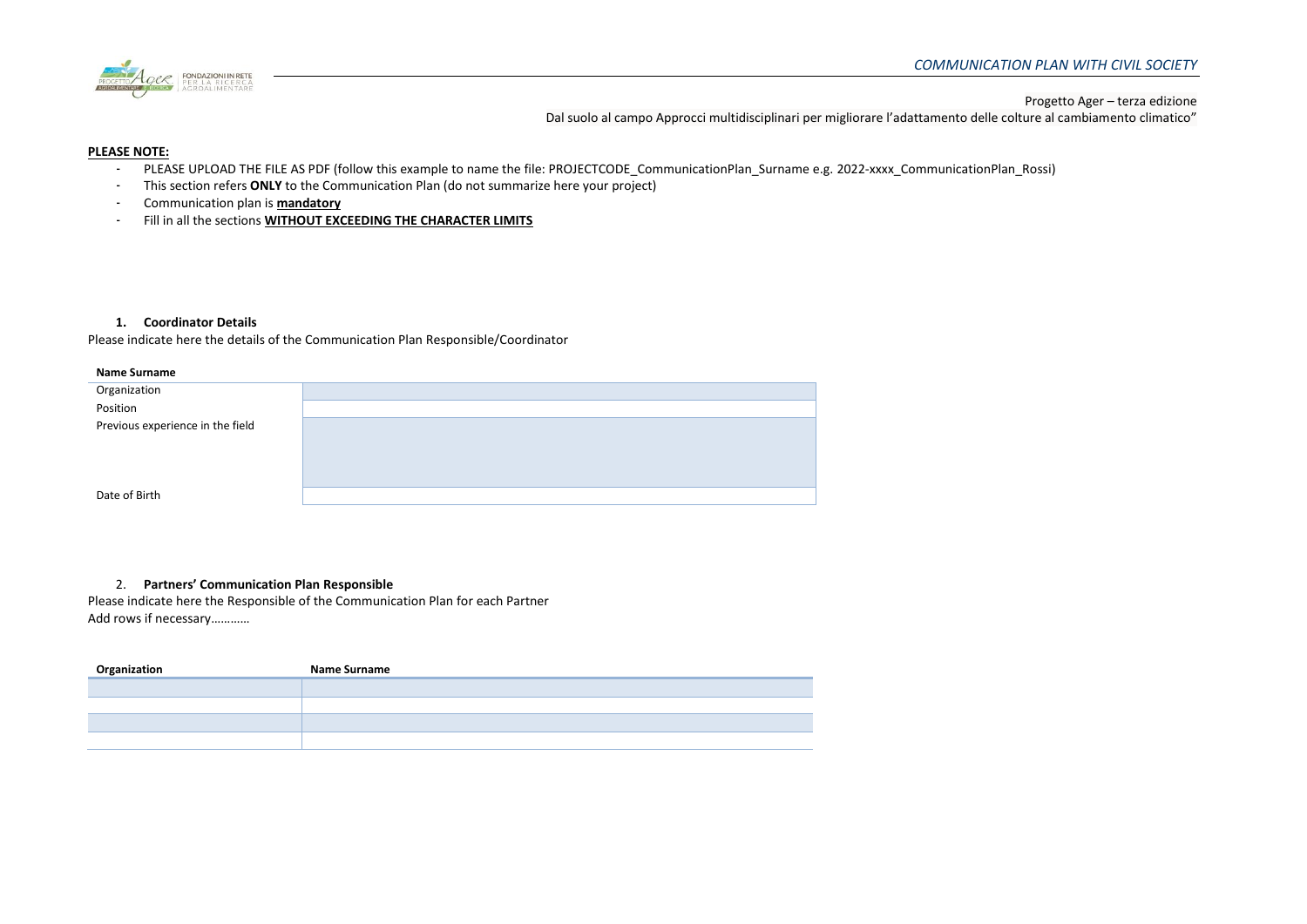

#### **DISSEMINATION**

Dal suolo al campo Approcci multidisciplinari per migliorare l'adattamento delle colture al cambiamento climatico"

Guidelines: Use the tables below to explain your communication actions with regards to Dissemination. Add as many tables as you need accordingly to the number of WPs expected in your project. Please consider providing dissemination actions for each WP. Please give each table a progressive number and report the title of the WP.

Please add a comprehensive WP, named WP dissemination, to provide information about the dissemination activities that concern the entire project.

Consider that by "Dissemination" Ager means sharing research results with potential users - peers in the research field, industry, other commercial players, farmers and farmer associations, agronomists and technicians, policymakers. By sharing your research results with the rest of the scientific community, you are contributing to the progress of science in general. [https://ec.europa.eu/research/participants/docs/h2020-funding-guide/grants/grant-management/dissemination-of-results\\_en.htm\)](https://ec.europa.eu/research/participants/docs/h2020-funding-guide/grants/grant-management/dissemination-of-results_en.htm).

#### *WP dissemination*

| Aims (please explain       |  |
|----------------------------|--|
| what you mean to           |  |
| achieve with this action.  |  |
| What reaction or change    |  |
| is expected from the       |  |
| target audience?)          |  |
| Target (who is your        |  |
| preferred audience for     |  |
| this action? E.g. peers,   |  |
| farmers, agronomists       |  |
| policy makers, industries, |  |
| etc.)                      |  |
| Message (What do you       |  |
| intend to                  |  |
| say/communicate with       |  |
| this action?)              |  |
| Tools (es. Website,        |  |
| newsletter, social         |  |
| network, academic          |  |
| papers, events,            |  |
| publications, conferences  |  |
| etc)                       |  |
| <b>Monitoring (please</b>  |  |
| indicate here your key     |  |
| performance indicators     |  |
| together with the          |  |
| monitoring tools)          |  |
| Timeline (please explore   |  |
| here when, within the      |  |
| timeframe of the           |  |
| research project, you plan |  |
| to realize this action)    |  |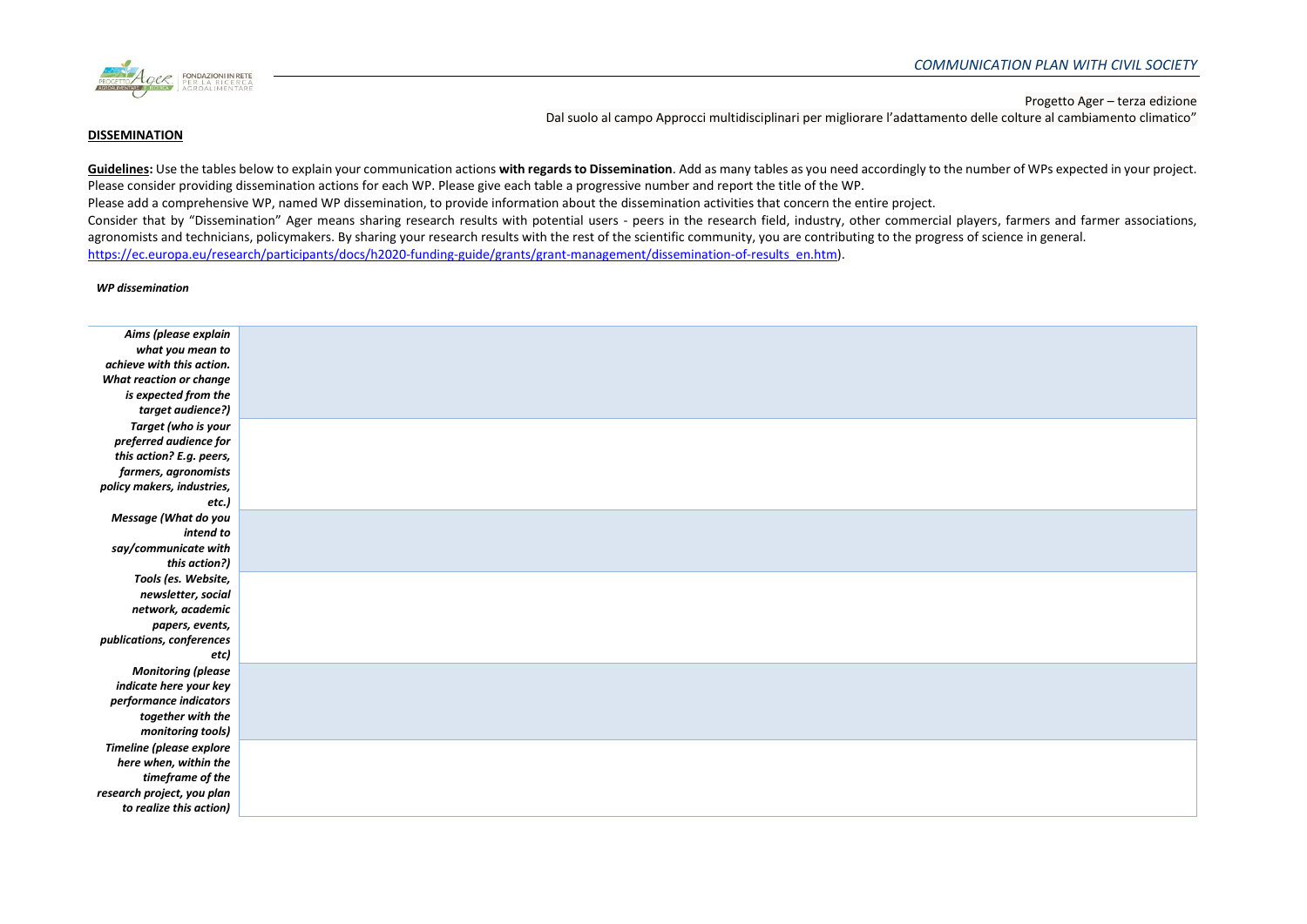

Dal suolo al campo Approcci multidisciplinari per migliorare l'adattamento delle colture al cambiamento climatico"

**WP: 1…**

| Aims (please explain            |  |
|---------------------------------|--|
| what you mean to                |  |
| achieve with this action.       |  |
| What reaction or change         |  |
| is expected from the            |  |
| target audience?)               |  |
| Target (who is your             |  |
| preferred audience for          |  |
| this action? E.g. peers,        |  |
| policy makers, industries,      |  |
| etc.)                           |  |
| Message (What do you            |  |
| intend to                       |  |
| say/communicate with            |  |
| this action?)                   |  |
| Tools (es. Website,             |  |
| newsletter, social              |  |
| network, academic               |  |
| papers, events,                 |  |
| publications, conferences       |  |
| etc)                            |  |
| <b>Monitoring (please</b>       |  |
| indicate here your key          |  |
| performance indicators          |  |
| together with the               |  |
| monitoring tools)               |  |
| <b>Timeline (please explore</b> |  |
| here when, within the           |  |
| timeframe of the                |  |
| research project, you plan      |  |
| to realize this action)         |  |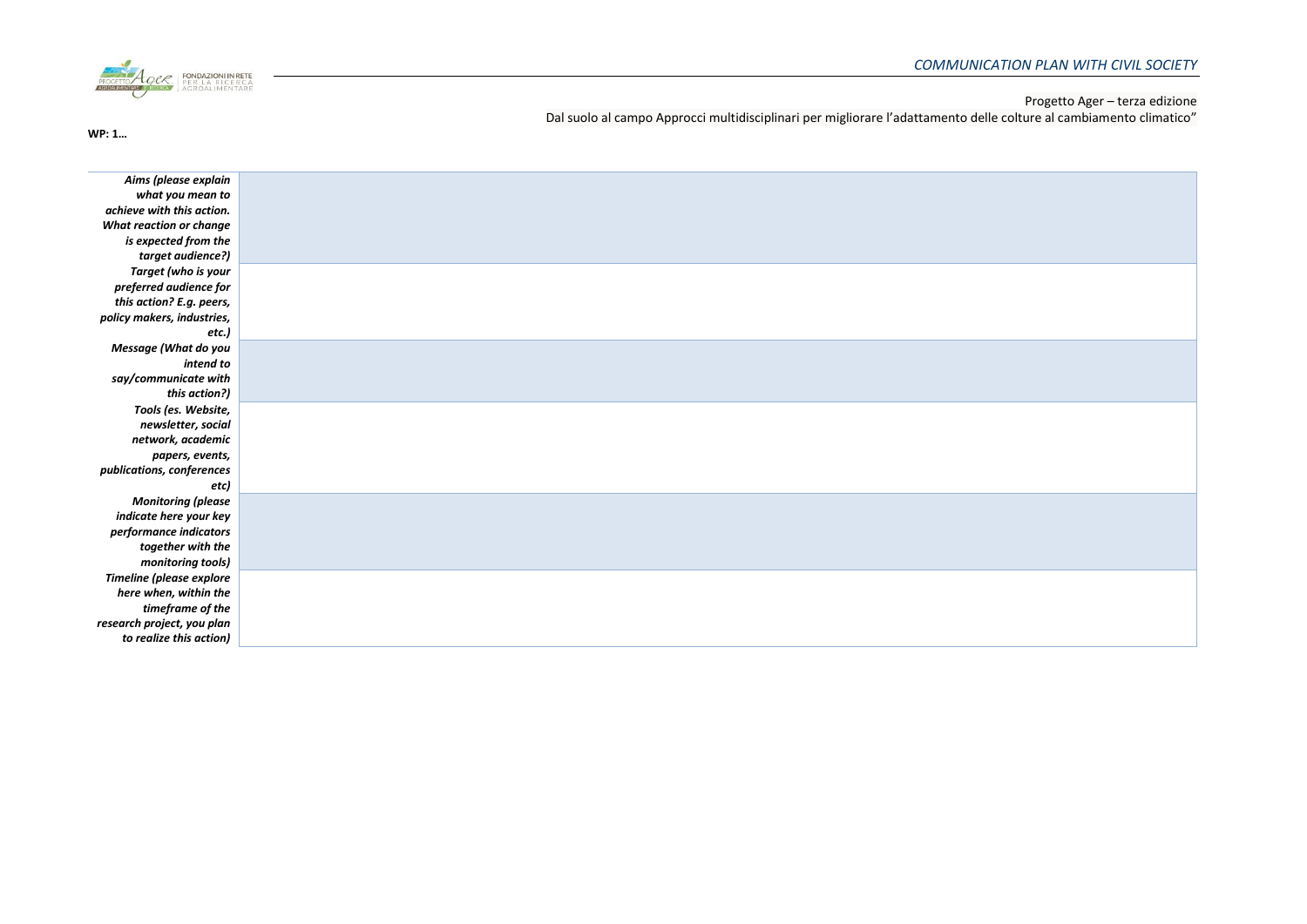

Dal suolo al campo Approcci multidisciplinari per migliorare l'adattamento delle colture al cambiamento climatico"

### **COMMUNICATION**

**Guidelines:** Use the table below to explain your communication actions **with regards to Communication**. Add as many tables as you need accordingly accordingly to the number of WPs expected in your project. Please consider providing communication actions for each WP. Please give each table a progressive number and report the title of the WP. Please add a comprehensive WP, named WP communication, to provide information about the communication activities that concern the entire project.

Consider that by "Communication" Ager means to inform, promote and communicate your activities and results to reach out society (including the media and the public). Communication, in fact, should be addressed to multiple audiences and goes beyond peers and the academic community. Within this umbrella we propose you two forms of communication: one-way communication or unidirectional way of communication and two-way communication or dialogue. One way communication does not require interaction or feedback. In case of two-way communication input, feedback and contributions are needed and the communication flow is open and goes from you to the audience and vice versa. Examples of one-way communication include: newspapers and magazines, press releases, newsletters, manuals, brochures, booklets, flyers, letters, radio, television, video, posters, stickers, banners, billboards, website, policy briefs [\(https://ec.europa.eu/research/participants/data/ref/h2020/other/gm/h2020-guide-comm\\_en.pdf\)](https://ec.europa.eu/research/participants/data/ref/h2020/other/gm/h2020-guide-comm_en.pdf). Examples of two-way communication include: dialogues, face-to-face conversation, group discussions, conferences, brokerage events, school visits, tours, round tables, exhibitions, meetings, workshops, open days, demonstrations and prototypes, telephone calls, e-mail information service (question and answer), internet debate.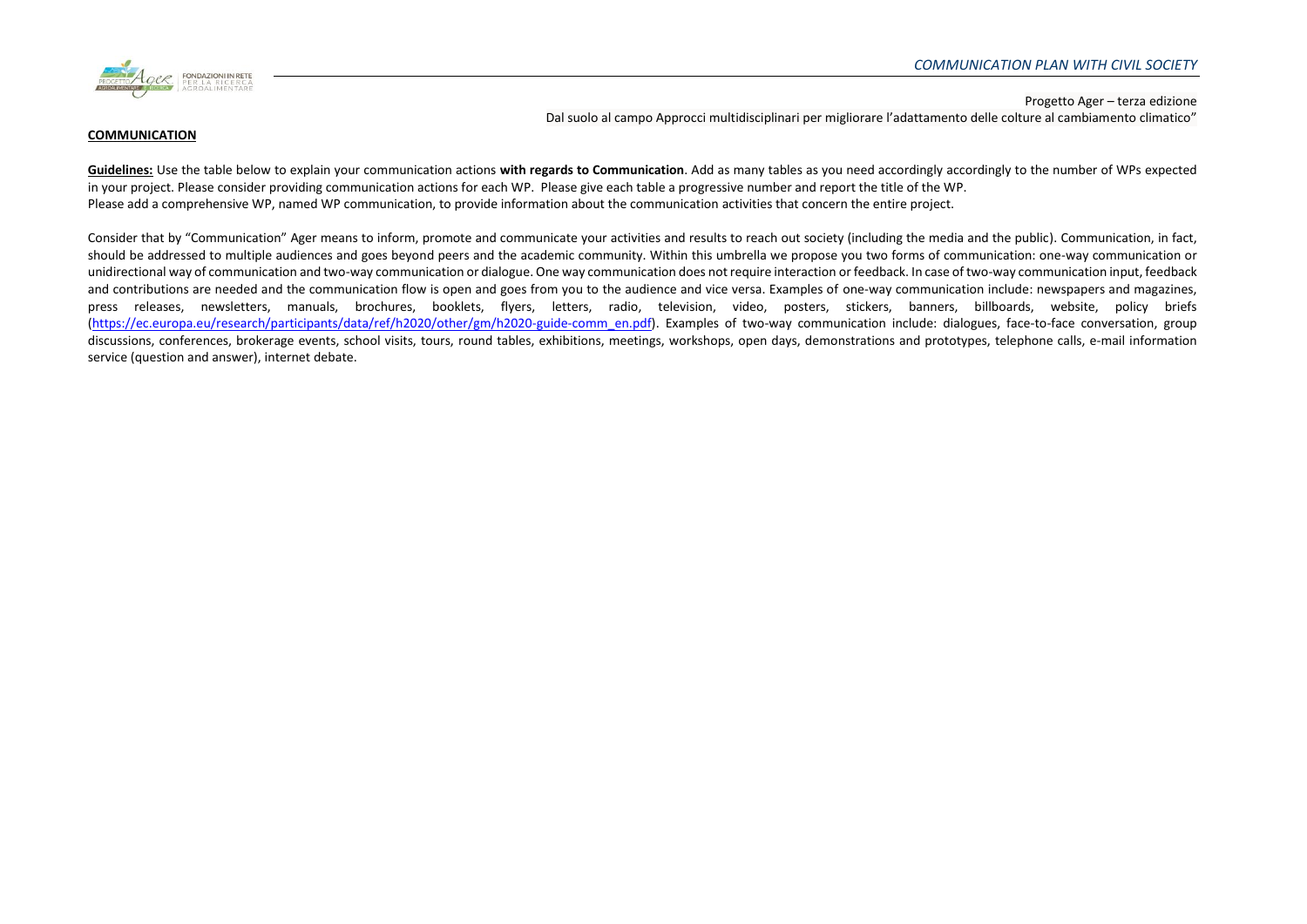

Dal suolo al campo Approcci multidisciplinari per migliorare l'adattamento delle colture al cambiamento climatico"

### *WP communication*

| Please Indicate if this action is  |  |
|------------------------------------|--|
| one-way or two-way                 |  |
| communication                      |  |
| Aims (please explain what you      |  |
| mean to achieve with this          |  |
| action. What reaction or           |  |
| change is expected from the        |  |
| target audience?)                  |  |
| Target (who is your preferred      |  |
| audience for this action? Es.      |  |
| individual citizens, children,     |  |
| schools, families etc.)            |  |
| Message (What do you intend        |  |
| to say/communicate with this       |  |
| action?)                           |  |
| Tools (es. Website, newsletter,    |  |
| social network, newspaper          |  |
| articles, events, science café,    |  |
| brochures, school meetings,        |  |
| festivals, open days,              |  |
| conferences etc)                   |  |
| <b>Monitoring (please indicate</b> |  |
| here your key performance          |  |
| indicators together with the       |  |
| monitoring tools)                  |  |
| Timeline (please explore here      |  |
| when, within the timeframe of      |  |
| the research project, you plan     |  |
| to realize this action)            |  |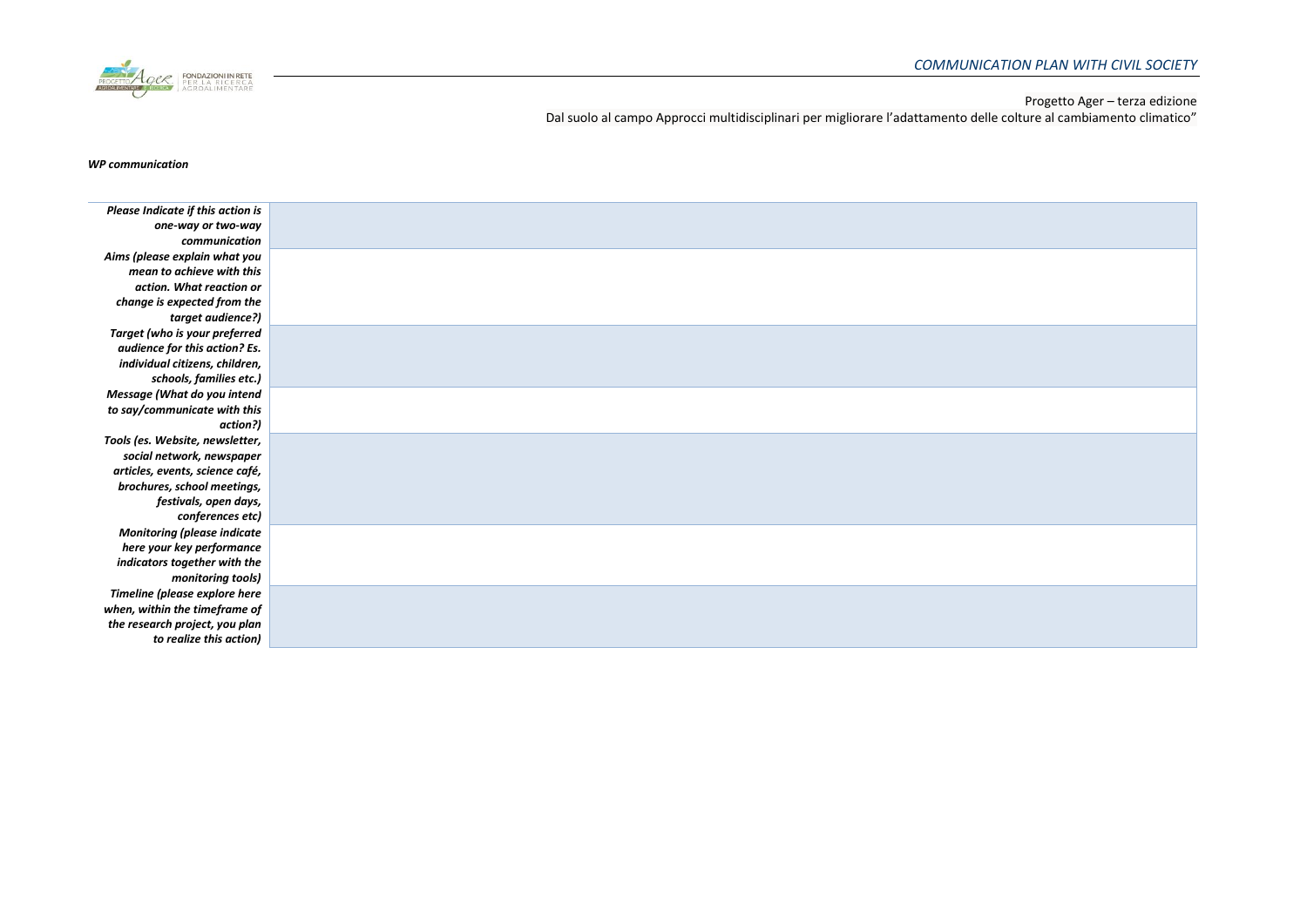

Dal suolo al campo Approcci multidisciplinari per migliorare l'adattamento delle colture al cambiamento climatico"

*WP: 1…*

| Please Indicate if this action is  |  |
|------------------------------------|--|
| one-way or two-way                 |  |
| communication                      |  |
| Aims (please explain what you      |  |
| mean to achieve with this          |  |
| action. What reaction or           |  |
| change is expected from the        |  |
| target audience?)                  |  |
| Target (who is your preferred      |  |
| audience for this action? Es.      |  |
| individual citizens, children,     |  |
| schools, families etc.)            |  |
| Message (What do you intend        |  |
| to say/communicate with this       |  |
| action?)                           |  |
| Tools (es. Website, newsletter,    |  |
| social network, newspaper          |  |
| articles, events, science café,    |  |
| brochures, school meetings,        |  |
| festivals, open days,              |  |
| conferences etc)                   |  |
| <b>Monitoring (please indicate</b> |  |
| here your key performance          |  |
| indicators together with the       |  |
| monitoring tools)                  |  |
| Timeline (please explore here      |  |
| when, within the timeframe of      |  |
| the research project, you plan     |  |
| to realize this action)            |  |